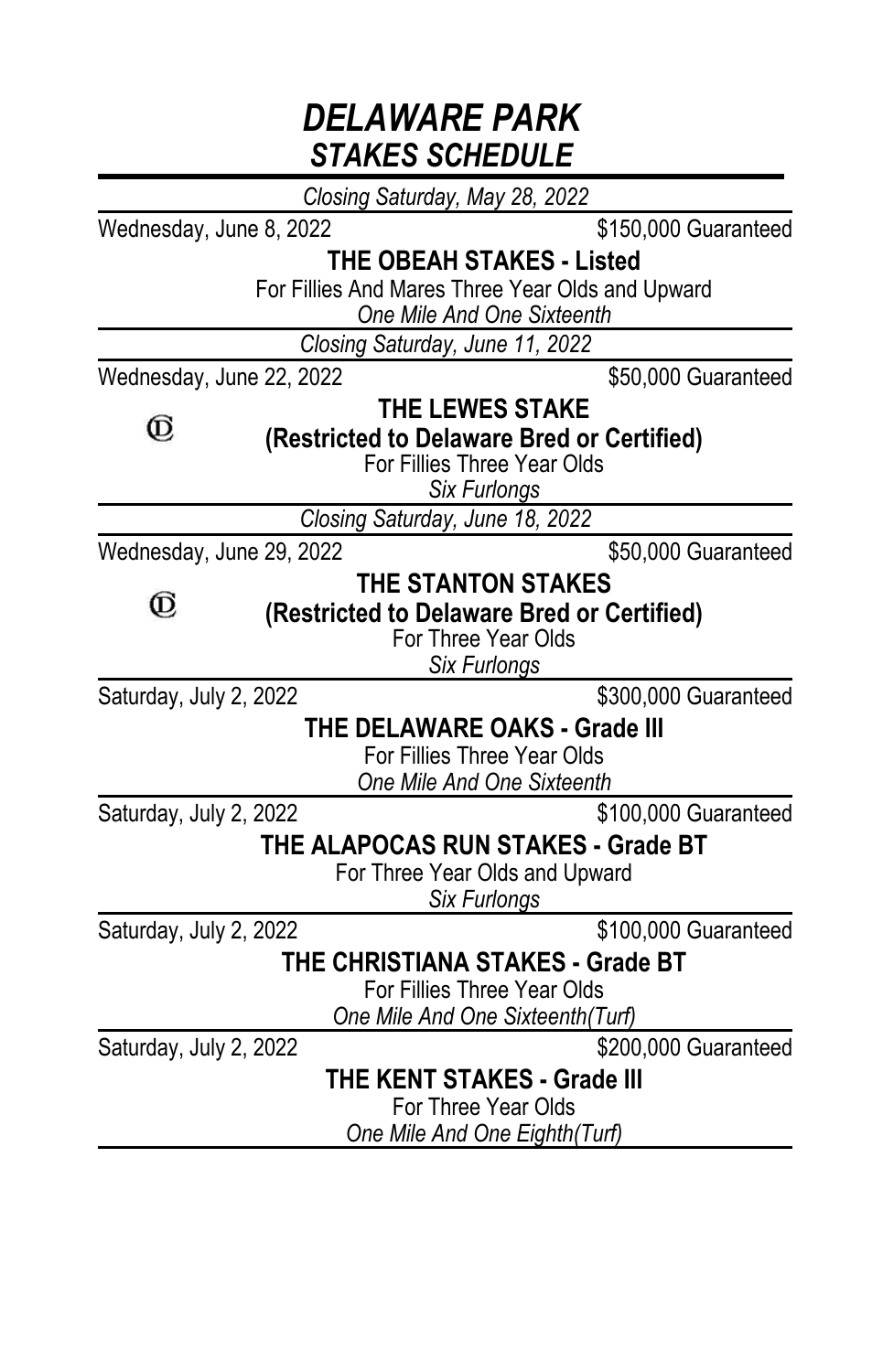|                            | DELAWARE PARK<br><b>STAKES SCHEDULE</b> |                                                                         |                      |
|----------------------------|-----------------------------------------|-------------------------------------------------------------------------|----------------------|
|                            | Closing Saturday, June 25, 2022         |                                                                         |                      |
| Wednesday, July 6, 2022    |                                         |                                                                         | \$50,000 Guaranteed  |
| O,                         |                                         | <b>THE PEACH BLOSSOM STAKES</b>                                         |                      |
|                            |                                         | (Restricted to Delaware Bred or Certified)                              |                      |
|                            |                                         | For Fillies And Mares Three Year Olds and Upward                        |                      |
|                            |                                         | Seven And One Half Furlongs(Turf)                                       |                      |
| Thursday, July 7, 2022     |                                         |                                                                         | \$50,000 Guaranteed  |
| O,                         |                                         | THE SUSSEX STAKES<br>(Restricted to Delaware Bred or Certified)         |                      |
|                            |                                         | For Three Year Olds and Upward                                          |                      |
|                            |                                         | Seven And One Half Furlongs(Turf)                                       |                      |
| Saturday, July 9, 2022     |                                         |                                                                         | \$500,000 Guaranteed |
|                            |                                         | THE DELAWARE HANDICAP - Grade II                                        |                      |
|                            |                                         | For Fillies And Mares Three Year Olds and Upward                        |                      |
|                            |                                         | One Mile And One Quarter                                                |                      |
| Saturday, July 9, 2022     |                                         |                                                                         | \$100,000 Guaranteed |
|                            |                                         | THE BATTERY PARK STAKES                                                 |                      |
|                            |                                         | For Three Year Olds and Upward<br>One Mile And One Sixteenth            |                      |
| Saturday, July 9, 2022     |                                         |                                                                         | \$100,000 Guaranteed |
|                            |                                         | THE DASHING BEAUTY STAKES - Grade BT                                    |                      |
|                            |                                         | For Fillies And Mares Three Year Olds and Upward                        |                      |
|                            |                                         | <b>Six Furlongs</b>                                                     |                      |
| Saturday, July 9, 2022     |                                         | \$200,000 Guaranteed                                                    |                      |
|                            |                                         | THE ROBERT G. DICK MEMORIAL STAKES - Grade III                          |                      |
|                            |                                         | For Fillies And Mares Three Year Olds and Upward                        |                      |
|                            |                                         | One Mile And Three Eighths(Turf)                                        |                      |
|                            | Closing Saturday, August 20, 2022       |                                                                         |                      |
| Wednesday, August 31, 2022 |                                         |                                                                         | \$50,000 Guaranteed  |
| Ô,                         |                                         | <b>THE BLUE HEN STAKES</b>                                              |                      |
|                            |                                         | (Restricted to Delaware Bred or Certified)<br>For Fillies Two Year Olds |                      |
|                            |                                         | <b>Five And One Half Furlongs</b>                                       |                      |
|                            |                                         |                                                                         |                      |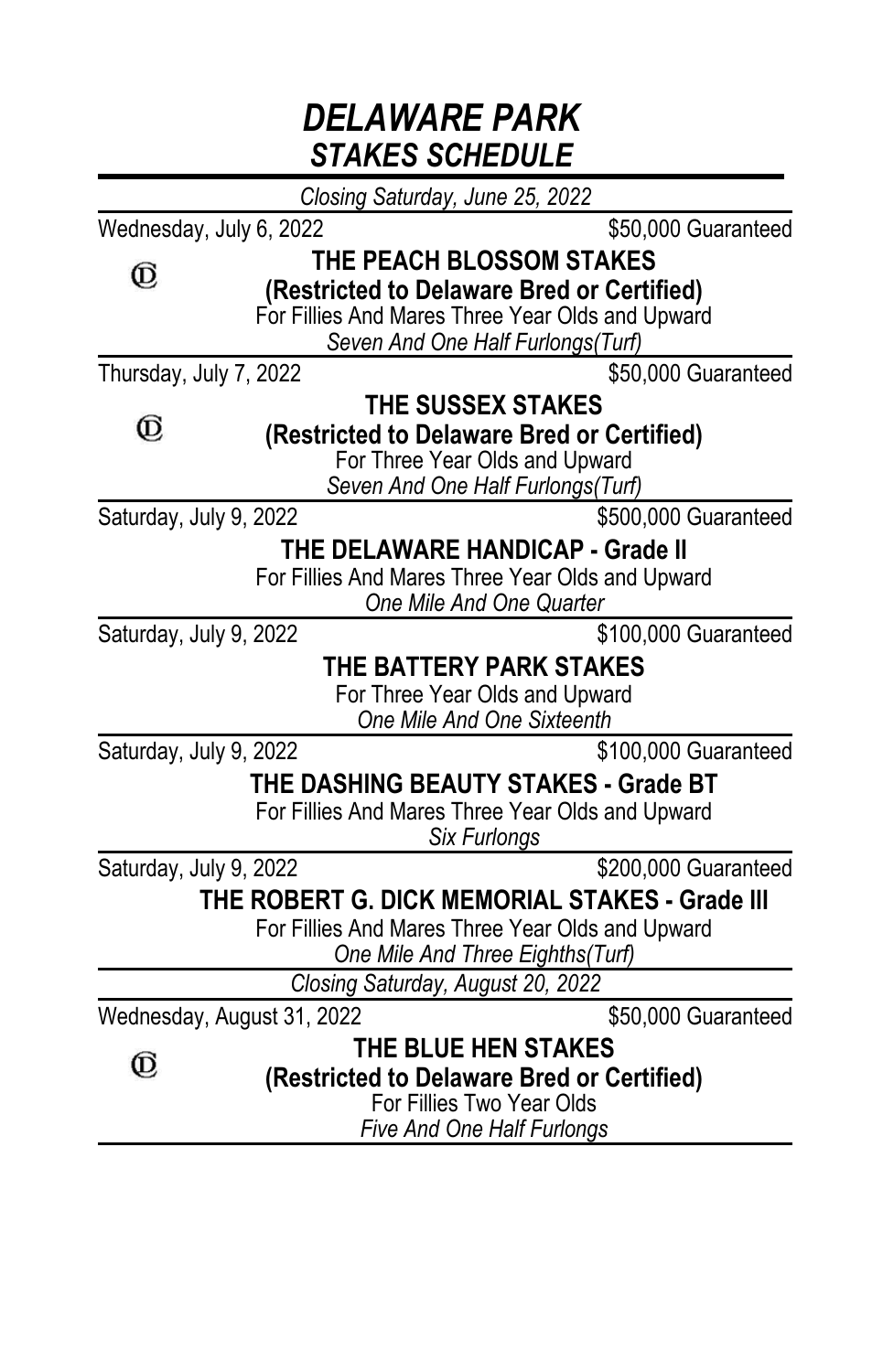|               | DELAWARE PARK<br><b>STAKES SCHEDULE</b> |                                                                                                                                                        |  |  |
|---------------|-----------------------------------------|--------------------------------------------------------------------------------------------------------------------------------------------------------|--|--|
|               |                                         | Closing Saturday, August 20, 2022                                                                                                                      |  |  |
|               | Thursday, September 1, 2022             | \$50,000 Guaranteed                                                                                                                                    |  |  |
| O,            |                                         | <b>THE DOVER STAKES</b><br>(Restricted to Delaware Bred or Certified)<br>For Two Year Olds<br><b>Five And One Half Furlongs</b>                        |  |  |
|               |                                         | Closing Saturday, August 27, 2022                                                                                                                      |  |  |
|               | Thursday, September 8, 2022             | \$150,000 Guaranteed                                                                                                                                   |  |  |
|               |                                         | THE CAPE HENLOPEN STAKES - Listed<br>For Three Year Olds and Upward<br>One Mile And One Half(Turf)<br>Closing Saturday, September 17, 2022             |  |  |
|               | Wednesday, September 28, 2022           | \$100,000 Guaranteed                                                                                                                                   |  |  |
| ©             |                                         | THE SMALL WONDER<br>(Restricted to Delaware Bred or Certified)<br>For Fillies Two Year Olds<br>Six Furlongs                                            |  |  |
|               | Thursday, September 29, 2022            | \$100,000 Guaranteed                                                                                                                                   |  |  |
| $^\copyright$ |                                         | THE FIRST STATE DASH<br>(Restricted to Delaware Bred or Certified)<br>For Two Year Olds<br><b>Six Furlonas</b>                                         |  |  |
|               | Friday, September 30, 2022              | \$100,000 Guaranteed                                                                                                                                   |  |  |
| O,            |                                         | <b>THE NEW CASTLE</b><br>(Restricted to Delaware Bred or Certified)<br>For Three Year Olds and Upward<br>Six Furlongs                                  |  |  |
|               | Friday, September 30, 2022              | \$100,000 Guaranteed                                                                                                                                   |  |  |
| O,            |                                         | THE TAX FREE SHOPPING DISTAFF<br>(Restricted to Delaware Bred or Certified)<br>For Fillies And Mares Three Year Olds and Upward<br><b>Six Furlongs</b> |  |  |